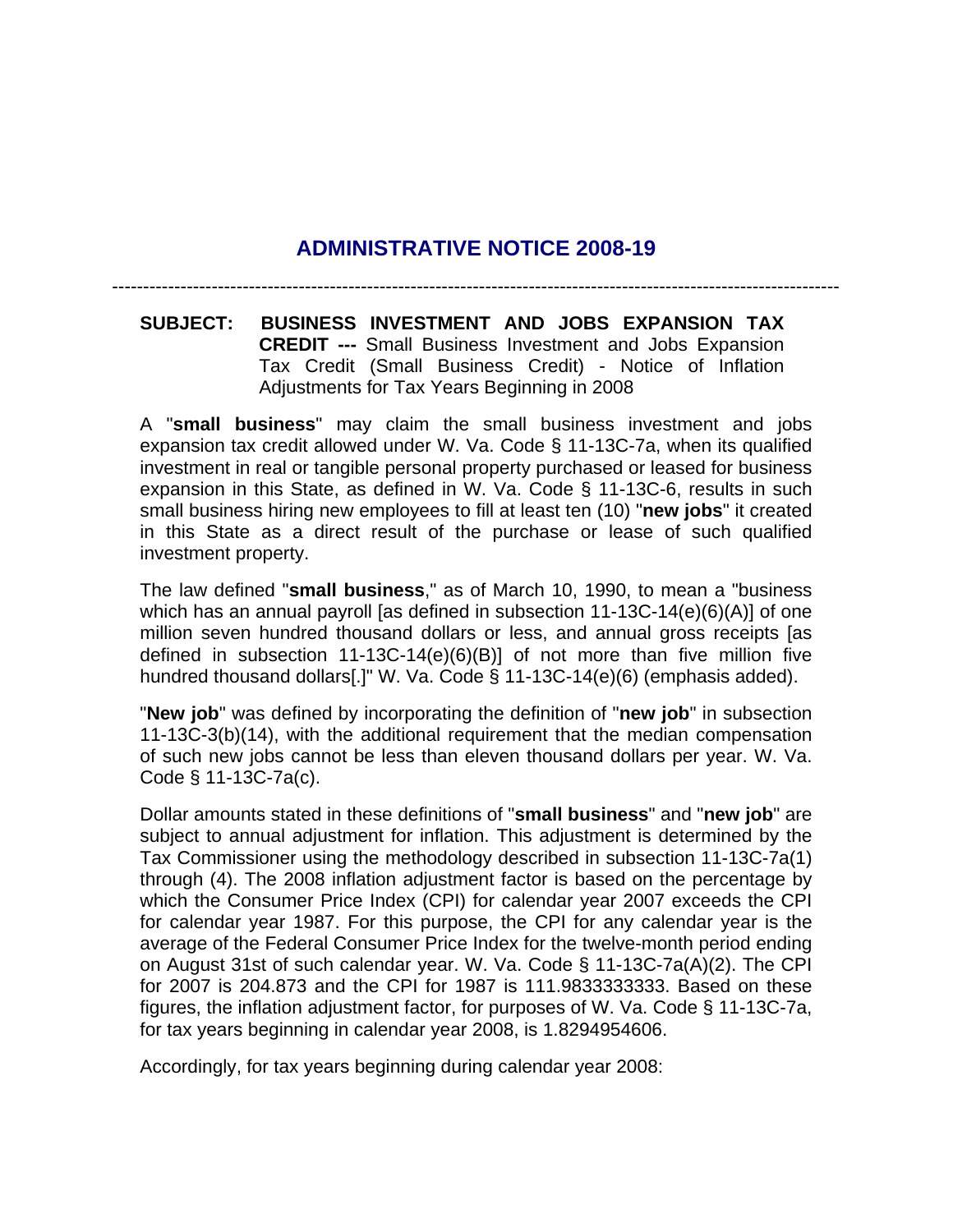"**Small business**" means a business which has an annual payroll of two million, seven hundred forty-four thousand, two hundred dollars (\$2,744,200) or less, and annual gross receipts of not more than nine million, one hundred forty-seven thousand, four hundred fifty dollars (\$9,147,450); and

"**New job**" means a "new job" as defined in W. Va. Code § 11-13C-3(b)(14): **Provided**, That the annualized median compensation of such new jobs shall not be less than twenty thousand, one hundred dollars (\$20,100) per year.

A summary of the applicable inflation-adjusted Small Business Credit criteria, by calendar year, for tax years beginning in such years, follows:

## **CRITERIA**

| <b>YEAR</b> | <b>PAYROLL</b> | <b>GROSS SALES</b> | <b>MEDIAN</b><br><b>COMPENSATION</b> |
|-------------|----------------|--------------------|--------------------------------------|
| 1987        | \$1,500,000    | \$5,000,000        | \$11,000                             |
| 1988        | \$1,500,000    | \$5,000,000        | \$11,000                             |
| 1989        | \$1,562,050    | \$5,206,850        | \$11,450                             |
| 1990        | \$1,700,000*   | \$5,500,000*       | \$12,000                             |
| 1991        | \$1,716,300    | \$5,721,050        | \$12,550                             |
| 1992        | \$1,806,950    | \$6,023,200        | \$13,250                             |
| 1993        | \$1,862,200    | \$6,207,350        | \$13,650                             |
| 1994        | \$1,919,100    | \$6,397,150        | \$14,050                             |
| 1995        | \$1,969,150    | \$6,563,800        | \$14,400                             |
| 1996        | \$2,025,150    | \$6,750,600        | \$14,850                             |
| 1997        | \$2,081,100    | \$6,937,000        | \$15,250                             |
| 1998        | \$2,137,800    | \$7,126,050        | \$15,650                             |
| 1999        | \$2,174,050    | \$7,246,950        | \$15,900                             |
| 2000        | \$2,212.000    | \$7,373,450        | \$16,200                             |
| 2001        | \$2,280,800    | \$7,602,650        | \$16,700                             |
| 2002        | \$2,355,800    | \$7,852,700        | \$17,250                             |
| 2003        | \$2,393,300    | \$7,977,750        | \$17,550                             |
| 2004        | \$2,447,900    | \$8,159,650        | \$17,950                             |
| 2005        | \$2,504,250    | \$8,347,550        | \$18,350                             |
| 2006        | \$2,582,050    | \$8,606,950        | \$18,900                             |
| 2007        | \$2,682,850    | \$8,942,900        | \$19,650                             |
| 2008        | \$2,744,200    | \$9,147,450        | \$20,100                             |

\*Amounts established by 1990 W. Va. Acts 176.